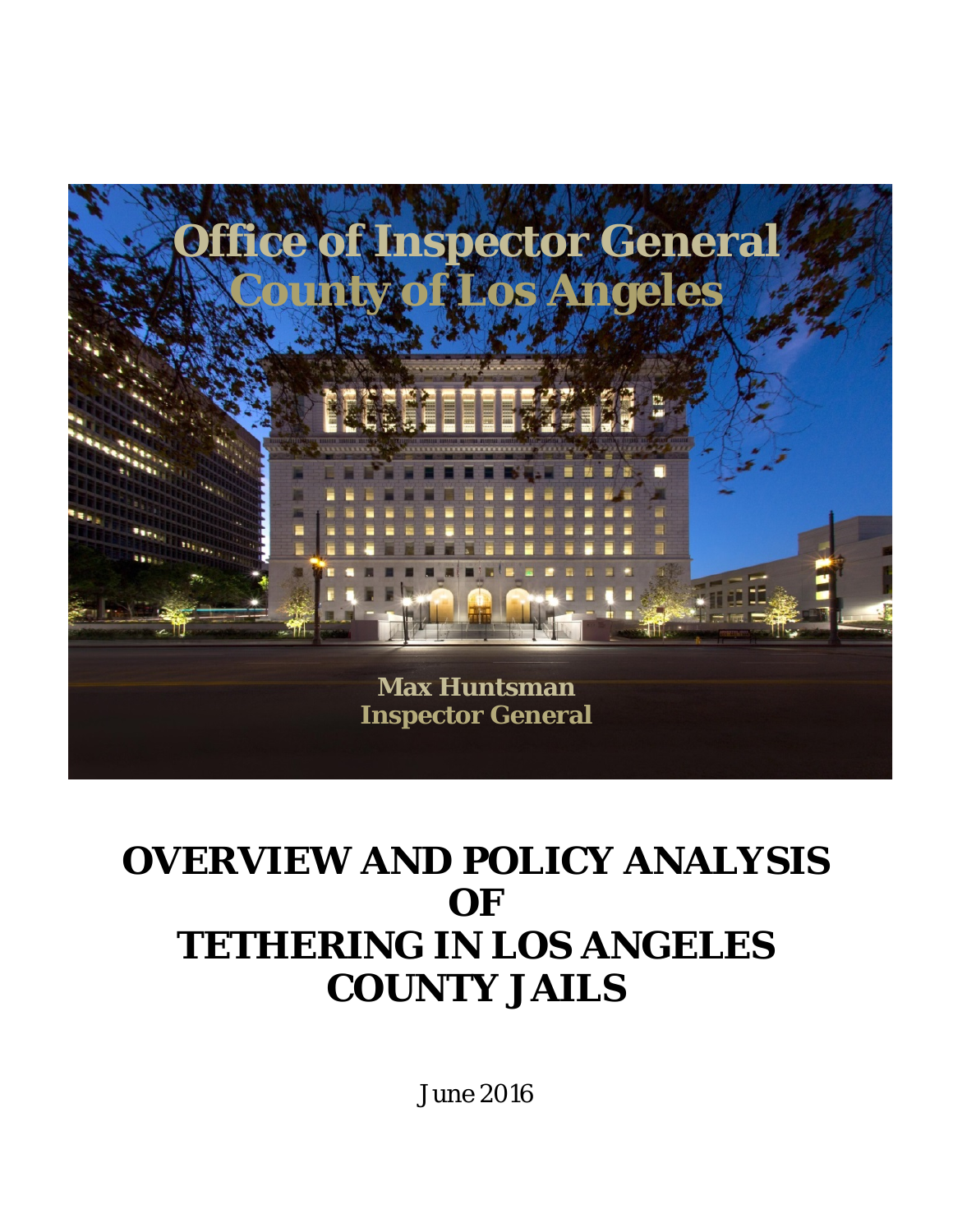### **Introduction**

On July 9, 20[1](#page-1-0)5, Sheriff Jim McDonnell was notified of a disturbing prisoner<sup>1</sup> complaint suggesting that a prisoner had been restrained for approximately thirty two hours without any food, only one cup of water, and no opportunity to use a restroom.

Sheriff McDonnell took action against the individuals responsible and relieved ten jail personnel of duty. The personnel included two lieutenants, one sergeant, one senior deputy, four deputies and two custody assistants. In addition, a number of other personnel were reassigned to other duties pending further investigation.

This event, however, is not an isolated incident. The Office of Inspector General (OIG) is aware of at least three other incidents involving similar conduct. In each, prisoners have been secured with a restraint device (i.e. waist chains, handcuffs, hobble etc.) to a fixed object for a prolonged period of time in a manner that subjected them to a substantial risk of mental and/or physical harm. All four of the incidents appear to involve possible violations of the Department's own policies, procedures and state laws. In fact, one of the incidents has since resulted in criminal misdemeanor filings by the Los Angeles County District Attorney's Office. $2$ Of particular significance is that the incidents were known to or directed by supervisory personnel.

This report provides an overview of each of the four incidents including the Department's response to each incident through Corrective Action Plans and new directives. The OIG has not conducted an independent investigation of these incidents. The facts of each incident cited in this report are based on documents provided to the OIG by the Sheriff's Department, media reports, as well as the OIG's limited review of video surveillance of some, but not all, of the incidents. As a result of these incidents, the OIG has worked closely with the Department to

<span id="page-1-0"></span><sup>&</sup>lt;sup>1</sup> The term "prisoner" used in Office of Inspector General (OIG) publications is used synonymously with "inmate" or "detained person." This term is used due to its growing acceptance in custody oversight and because Los Angeles County jails now function as prisons under recent changes to sentencing laws.

<span id="page-1-1"></span><sup>2</sup> See *People v. Hawkins et al.* Case no. 5NW02289 filed on September 4, 2015.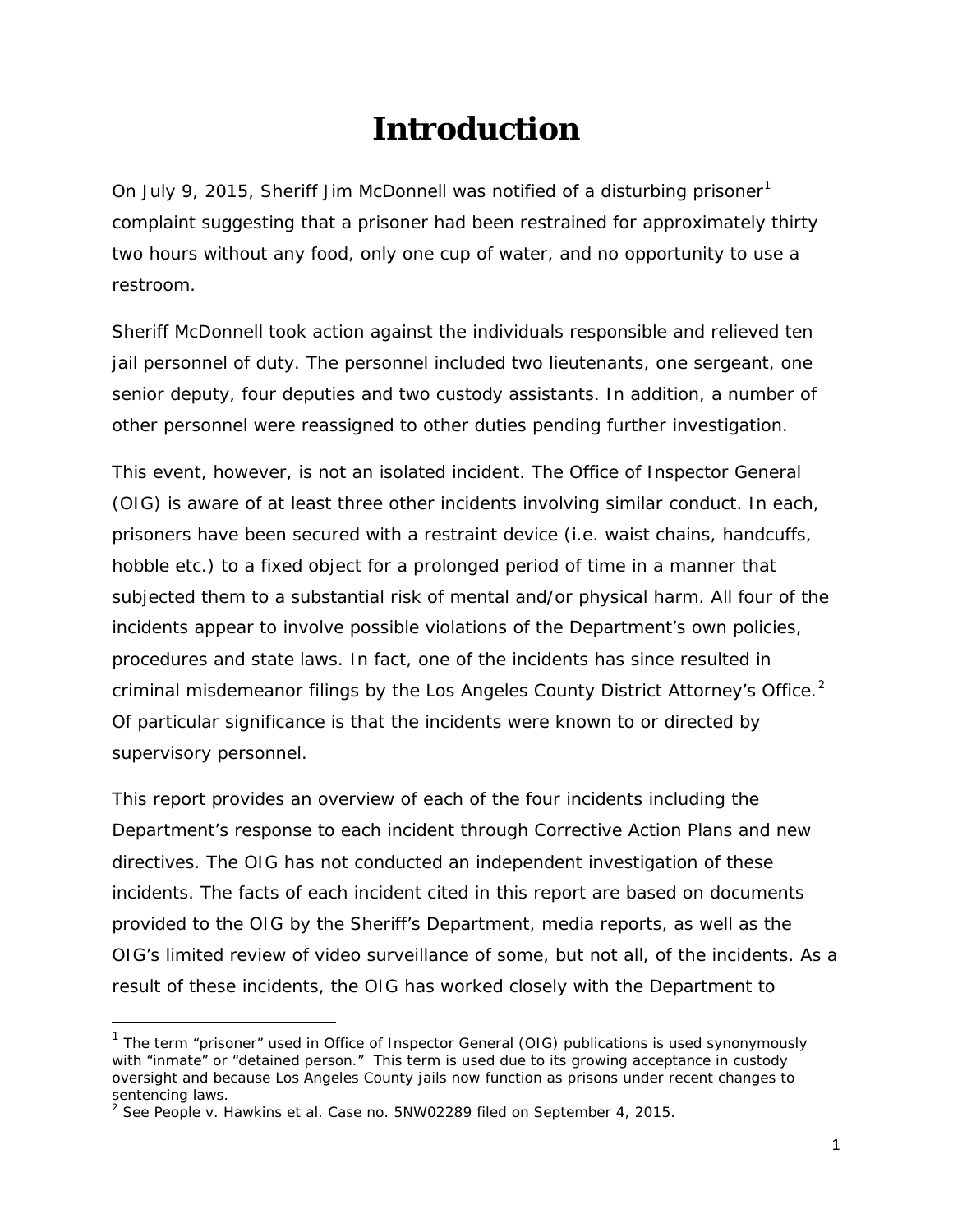propose new policies and procedures regarding the tethering (hereinafter "fixed restraint") of prisoners. The goal of this collaboration has been to provide deputies reasonable tools to control prisoners while building in safeguards to ensure proper supervision that will limit potential abuse.

### **Analysis of Four Incidents**

#### **Twin Towers Correctional Facility (TTCF) Incident**

On August 26, 2014, members of the Emergency Response Teams (ERT) were conducting a scheduled module search at the Twin Towers Correctional Facility (TTCF). All the prisoners were escorted to the recreation area for a strip search. $3$ One of the prisoners, however, refused to be searched. Given his refusal, the prisoner was escorted to the module visiting area. On the way, the prisoner became resistive, and several deputies placed him in a control hold against the wall. Once at the visiting area, the prisoner was handcuffed to a stool. When he started kicking his legs, the deputies placed a hobble<sup>[4](#page-2-1)</sup> on his feet and tethered the hobble to a handcuff ring on the counter of a visiting cubicle.<sup>[5](#page-2-2)</sup> Deputies then stripped the prisoner naked and conducted a search. The prisoner remained in that position, naked and restrained, for at least ninety minutes $6$  in an area visible to the public where he was seen by the public. He received treatment following the incident after complaining of pain to his right wrist and right foot. The incident was then referred to the Department's Internal Affairs unit for further investigation.

<span id="page-2-0"></span><sup>&</sup>lt;sup>3</sup> LASD policy provides that prisoners housed in modules at TTCF during the time the area is scheduled to be searched may be subject to searches of the person. *See* Custody Division, TTCF Unit Order 3-09- 300/310*.* Prisoners who have been arraigned may be subject to a strip search or visual body cavity search. *See also,* California Penal Code Section 4030.

<span id="page-2-1"></span> $4$  A person is hobbled when he is handcuffed and his ankles are held together with a "Ripp Hobble" restraint device. The clip end of that device is not connected to the handcuffs. See Manual of Policy and Procedure (MPP), Section 3-01/1110.21

<sup>5</sup> Observations based on the OIG's review of video footage on March 23, 2015.

<span id="page-2-3"></span><span id="page-2-2"></span><sup>6</sup> Time reported to the OIG by the Department on March 23, 2015.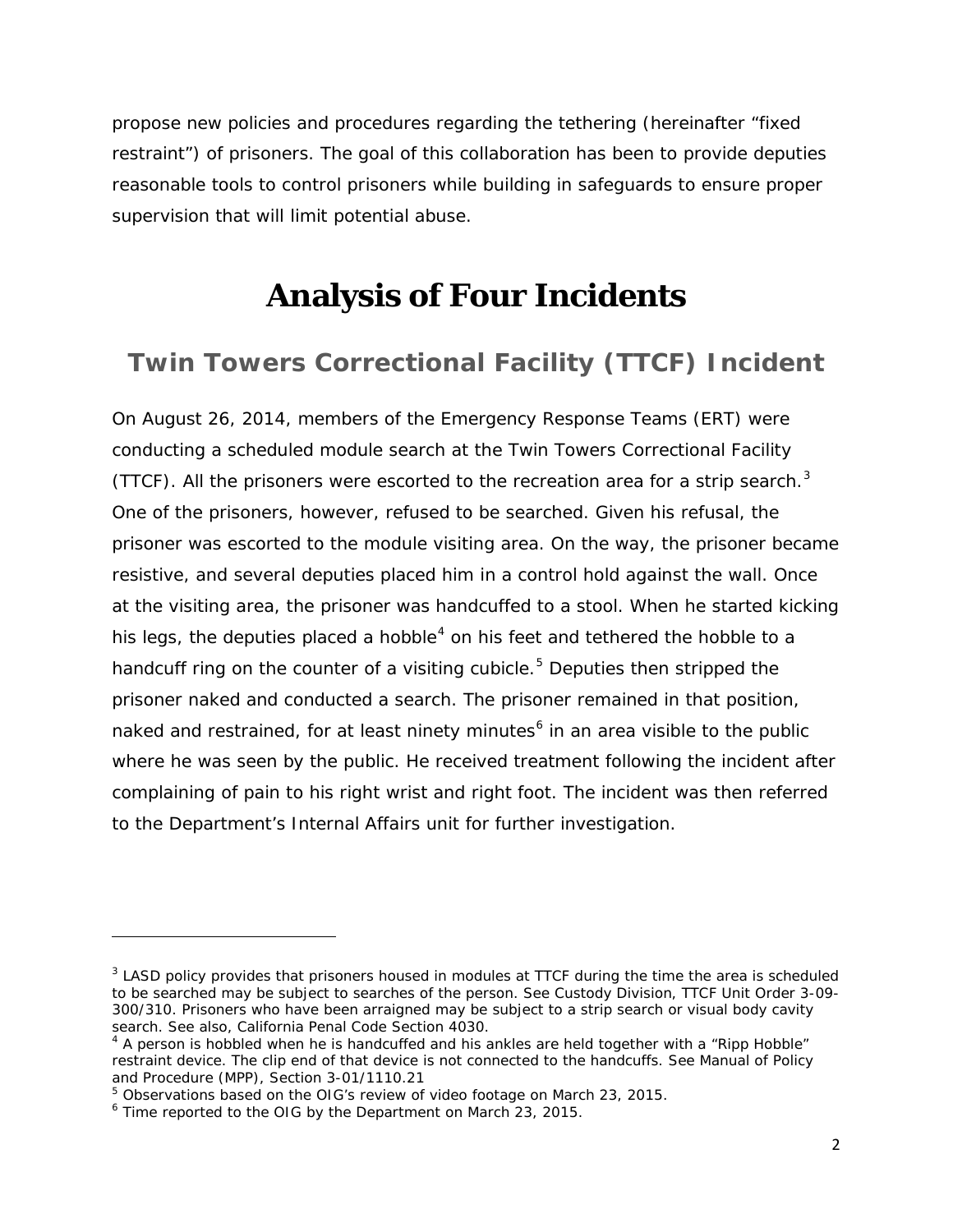Conducting the search in the visiting room where the prisoner could be subjected to the view of individuals not participating in the search appears to have been contrary<sup>[7](#page-3-0)</sup> to California Penal Code section 4030, which states:

All strip, visual and physical body cavity searches shall be conducted in an area of privacy so that the search cannot be observed by persons not participating in the search.<sup>[8](#page-3-1)</sup>

The prisoner's prolonged restraint also appears to be contrary to the Division's general policy on search procedures. According to the Division's general policy:

Searches are not to be used to inflict physical stress or punishment on prisoners. Prisoners shall not be required to remain in any search position for more time than is reasonable and necessary to complete a search.<sup>[9](#page-3-2)</sup>

During this incident, the prisoner was left naked and restrained for at least ninety minutes, seemingly exceeding a reasonable and necessary time to complete a search.

The following measures were taken as a Corrective Action Plan (CAP) in response to this incident: (1) a total of ten sergeants were ordered to attend ethics classes; (2) training bulletins were distributed Division-wide formalizing search protocols to be taught to all new sergeants; and (3) squad tactics classes were updated to include dorm search scenarios and were also incorporated in all future Custody Orientations for Supervisors.<sup>[10](#page-3-3)</sup> Corrective actions are non-disciplinary and this report will not address disciplinary action which involves personnel records not publically disclosable under California law.<sup>[11](#page-3-4)</sup> This incident also resulted in an Internal Affairs

<span id="page-3-0"></span> $7$  Opinions expressed in this report are not meant to be legal conclusions regarding the applicability of criminal sanctions or discipline. This Office is tasked with providing common sense analysis of incidents for the purpose of improved policymaking and offers this analysis for that purpose only. <sup>8</sup> California Penal Code section 4030(m).

<span id="page-3-1"></span><sup>9</sup> *See* Custody Division Manual*,* Section 5-08/010.00: Searches.

<span id="page-3-3"></span><span id="page-3-2"></span> $10$  Part of the corrective action plan included determining the best method to assist in identifying deputies and sergeants as members of ERT teams. OIG spoke to Sgt. Brad Gray on August 12, 2015, who explained that during the video review of this incident, it was difficult to identify which of the deputies and sergeants involved were members of ERT teams, so a corrective action plan was needed.

<span id="page-3-4"></span> $11$  The vast majority of the work done on this report was done during a period where the Office of Inspector General had limited access to personnel records.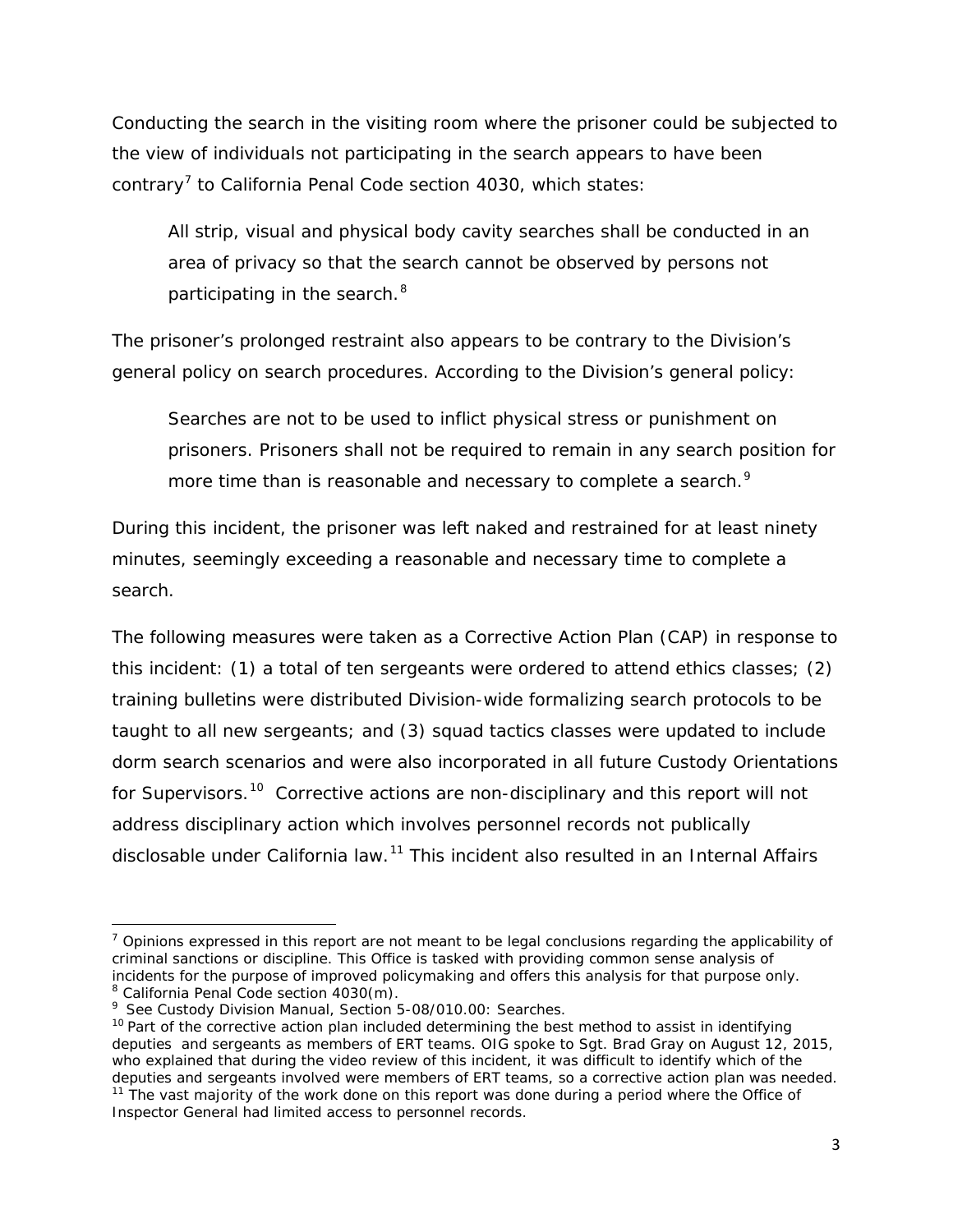Bureau (IAB) investigation. The IAB investigation has since been completed and both line staff and supervisors were disciplined.<sup>[12](#page-4-0)</sup>

### **North County Correctional Facility (NCCF) Incident**

On September 4, 2014, a week after the incident at TTCF, a prisoner detained in the North County Correctional Facility (NCCF) was suspected of concealing contraband in his rectum and was placed on the then-existing NCCF contraband watch. As a result, the prisoner was restrained and a "pull over"<sup>[13](#page-4-1)</sup> detention was initiated, isolating him from other prisoners. The prisoner remained restrained for "an extended period of time, $n^{14}$  $n^{14}$  $n^{14}$  while Department personnel waited for him to use the toilet so they could retrieve potential contraband. According to a spokesperson for the Los Angeles County District Attorney's Office, as a result of the prolonged application of restraints, the prisoner "suffered injuries to his waist and midsection."[15](#page-4-3)

The then-existing NCCF unit order for prisoner detentions regarding suspected contraband had been initiated only four months prior to this incident. The order allowed for restraints to be placed on a prisoner who refused to comply but was written in a vague manner that gave no clear guidelines on avoiding substantial risk of mental and/or physical harm to prisoners. With no provisions for either constant supervision or medical intervention, this unit order allowed for a prisoner to be tethered with handcuffs, a black box (also known as a "high security handcuff cover" restraint system)<sup>[16](#page-4-4)</sup> and a waist chain to a metal bracket on the wall for a "reasonable period of time," $17$  wearing only a pair of boxers and shorts.<sup>[18](#page-4-6)</sup>

l

 $12$  State law prevents the public disclosure of discipline decisions.

<span id="page-4-1"></span><span id="page-4-0"></span> $13$  The term "pull over" is used by NCCF deputies to describe a prisoner that is isolated from other prisoners during the visual cavity search process when it is believed the prisoner may possess narcotics/contraband in their anal cavity.

<span id="page-4-2"></span><sup>&</sup>lt;sup>14</sup> Reported by the Los Angeles Times, published on January 10, 2016, by reporter Cindy Chang. <sup>15</sup> *Id.*

<span id="page-4-4"></span><span id="page-4-3"></span><sup>&</sup>lt;sup>16</sup> A "high security handcuff cover" restraint system consists of a Master brand padlock, a length of chain, a black plastic handcuff cover, and leg chains. *See Custody Division Manual (CDM) section 5- 05/120.00*

<span id="page-4-6"></span><span id="page-4-5"></span><sup>17</sup> Defined as no more than six hours*.* See IPA Detection for Suspected Contraband, Unit Order 07- 105/03, effective April 8, 2014.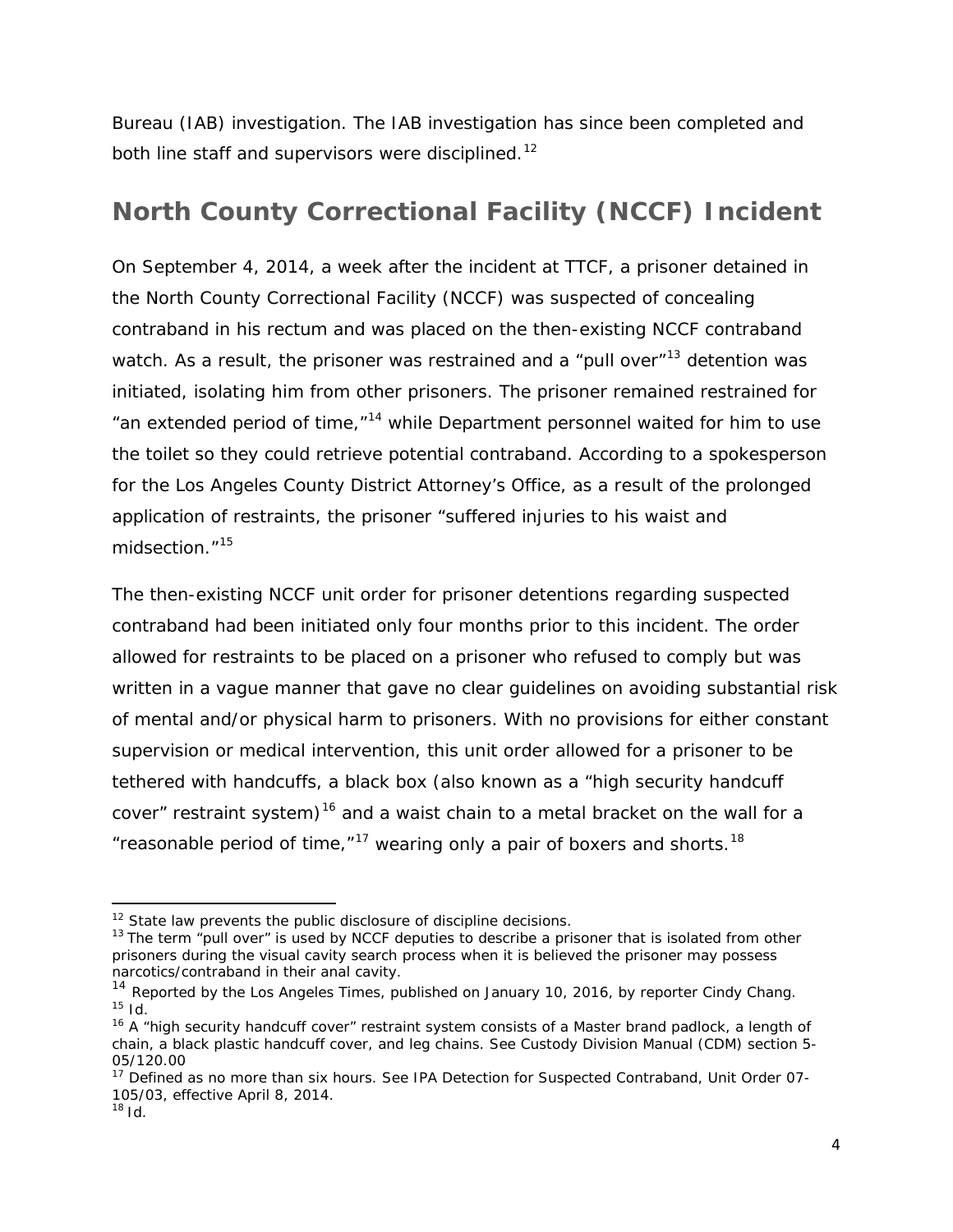As a result of this incident, the then-existing NCCF unit order was found to be nonconforming to Department policy. It does not appear to have been approved by Custody Support Services prior to its implementation. The unit order was immediately rescinded and replaced with a new and extensive Department-wide Custody Division directive for contraband watch procedures which was approved on February 20, 2015.<sup>[19](#page-5-0)</sup> In addition, a new section was added to the Custody Division manual requiring that all changes to unit orders be reviewed by Custody Support Services to ensure compliance with Department policy.

The February 2015 Custody Division directive for contraband watch procedures appeared to address many of the deficiencies in the prior NCCF unit order. It required more supervision, medical assessments, no fixed restraints, no waist chains while unclothed, videotaping of an uncooperative prisoner and detailed documentation.<sup>20</sup> However, an even more extensive Department-wide Custody Division directive for contraband watch procedures was implemented on January 1, 2016.

The January 2016 directive outlines a set of pre-placement procedures that the facilities' watch commander must ensure are followed before a prisoner is placed on contraband watch. The pre-placement procedures include medical and mental health assessments, video recording of the prisoner's segregation, and notification to the Custody Investigation Services (CIS) on-call supervisor to assign an investigator to oversee the operation. [21](#page-5-2)

Prisoners can now only be restrained with approved contraband watch restraint equipment and/or waist-chained, and ankles secured with either medical tape or Velcro straps. Unlike the previous order, no black box handcuff may be used, nor can the prisoner be tethered to a fixed object. As part of the Department's

l

<span id="page-5-0"></span><sup>&</sup>lt;sup>19</sup> A temporary IPA Detentions for Suspected Contraband order was put in place on February 13, 2015, which was replaced by the new contraband watch procedures directive. The temporary order required a supervisor, sergeant or above to be present in the IPA during any search or "pull over" detention. The unit order also required deputy personnel to conduct fifteen-minute checks instead of thirtyminute checks every hour. In addition, the order required a sergeant to visually inspect the detained

<span id="page-5-1"></span>prisoner and sign the detention log every two hours.<br><sup>20</sup> *See* Custody Division Directive: 15-001, Contraband Watch Procedures, effective February 20,<br>2015.

<span id="page-5-2"></span><sup>&</sup>lt;sup>21</sup> See Custody Division Directive: 16-001, Contraband Watch Procedures, effective January 1, 2016.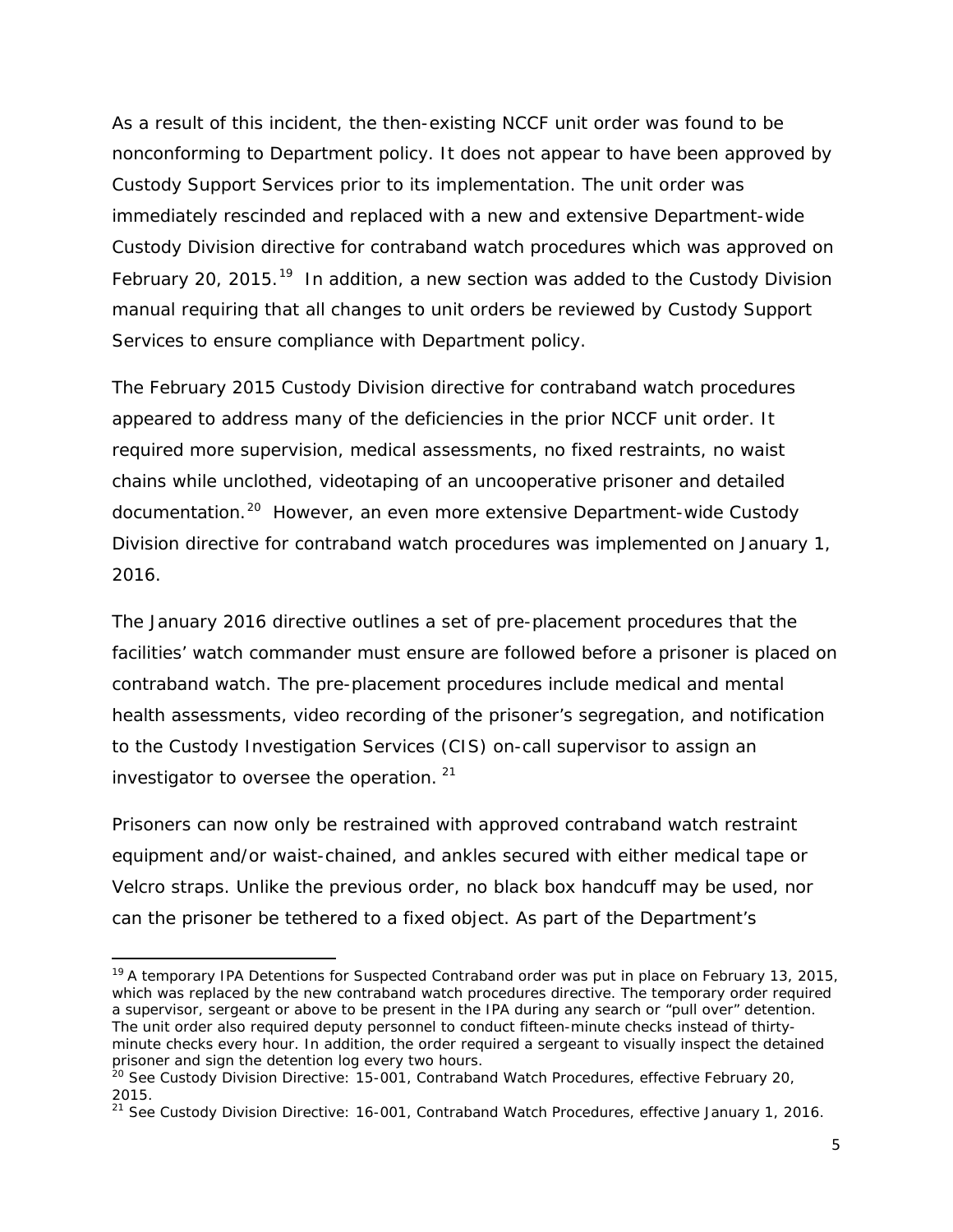corrective action plan, the metal brackets affixed to the wall (known as eye rings) which were being used to tether prisoners were removed from all holding cells.

Male prisoners must now be dressed in a pair of briefs, a t-shirt, socks, and a pair of county issued blue top and pants, <sup>[22](#page-6-0)</sup> ensuring no prisoners are restrained unclothed. In order to provide range of motion to a restrained extremity, the new directive requires the prisoner be allowed free movement of each arm at least once every two hours, for a period of at least five minutes.

After pre-placement procedures have been completed, the CIS supervisor must contact the CIS Commander to seek approval for placement on Contraband Watch. Once approved, the prisoner is placed in a "dry cell"<sup>[23](#page-6-1)</sup> for up to seventy-two hours. During each eight hour period, the CIS supervisor must provide status updates to the CIS Commander throughout the operation.

Throughout the duration of the prisoner's contraband watch, a deputy or custody assistant must keep constant visual contact of the prisoner and document safety checks every fifteen minutes. The assigned shift sergeant must conduct visual checks of the prisoner every two hours to assess the prisoner's well-being and ensure the staff's adherence to the contraband watch procedures. Drinking water must be placed in the cell and made available to the prisoner, along with regularly scheduled meals. Additional medical assessments must also be conducted every two hours by a registered nurse. Continuous video recording of the prisoner while on contraband watch is now required.

After the initial seventy-two hour hold, retention of a prisoner for a second seventytwo hour hold must be approved by the respective Custody Services Division Chief. Additional medical assessments must also be performed to support the continued need for retention. To continue the contraband watch beyond six days (144 hours),

l

<span id="page-6-0"></span> $22$  Female prisoners are issued the following clothing: one pair of underwear, one brassiere, one tshirt, one pair of socks and a pair of county issued blue top and pants. *See* Custody Division Directive:

<span id="page-6-1"></span><sup>15-009,</sup> Contraband Watch Procedures, effective January 1, 2016.<br><sup>23</sup> As defined, a dry cell has a toilet and sinks with the capability to shut off the flow of water to ensure any concealed contraband is not discarded. The dry cell shall be a cell that can provide the necessary security precautions of the facility and large enough to accommodate a fully extended sleeping mattress. The dry cell lights should be dimmed during normal hours of darkness. The dimming of lights should not adversely impact staff's ability to observe and monitor the prisoner. The setting may be in a general population area or in a segregated housing area of the facility.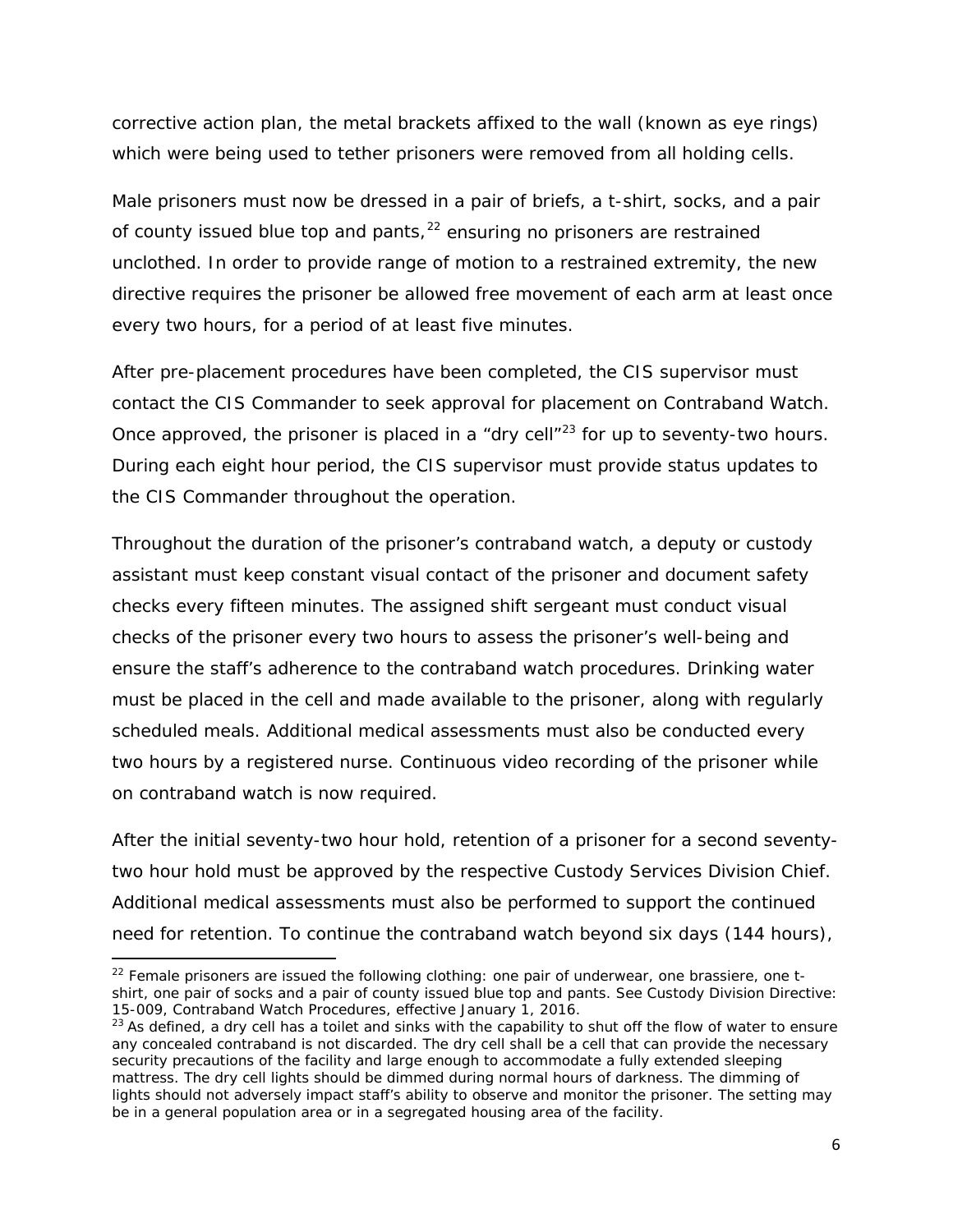approval of the Custody Operations Assistant Sheriff is required. All Contraband Watch operations continuing beyond six days must be approved by the Assistant Sheriff on a daily basis.

To assure compliance with the new contraband watch procedures, multiple levels of documentation are required. A contraband watch checklist must be completed throughout the operation to show compliance with pre-placement procedures, placement on contraband watch, placement in a dry cell and actions taken at the conclusion of the contraband watch. To document the safety and medical monitoring of the prisoner, a contraband watch activity log must also be completed which includes watch commander and supervising sergeant checks, fifteen-minute safety checks, as well as various medical assessments. At the conclusion of the Contraband Watch, a Chief's memorandum must be submitted for each contraband watch incident by the CIS supervisor summarizing the incident and indicating the circumstances that led to the request for a contraband watch.

As a result of the September 4, 2014, incident at NCCF, fourteen NCCF personnel, including the head of the facility, were reassigned and transferred to positions in which they no longer have contact with prisoners. $^{24}$  $^{24}$  $^{24}$  In addition, the Los Angeles County District Attorney's Office filed misdemeanor charges against three Department personnel for the crime of cruel punishment or treatment impairing health, in violation of Penal Code section 673. One of the three individuals charged was also charged with the crime of assault by a public officer, a misdemeanor, in violation of Penal Code section 149. The case is currently pending in the Santa Clarita Courthouse. The next scheduled court date is June 24, 2016.<sup>[25](#page-7-1)</sup>

#### **High Observation Intake Housing (HOH) Incident**

While the issues of the August 26, 2014, incident at TTCF and the September 4, 2014, incident at NCCF were being examined by the Department, a third incident

<span id="page-7-0"></span><sup>&</sup>lt;sup>24</sup> Reported by the Los Angeles Times, published on January 8, 2016, by reporter, Cindy Chang.<br><sup>25</sup> See *People v. Hawkins et al.*, case no. 5NW02289.

<span id="page-7-1"></span>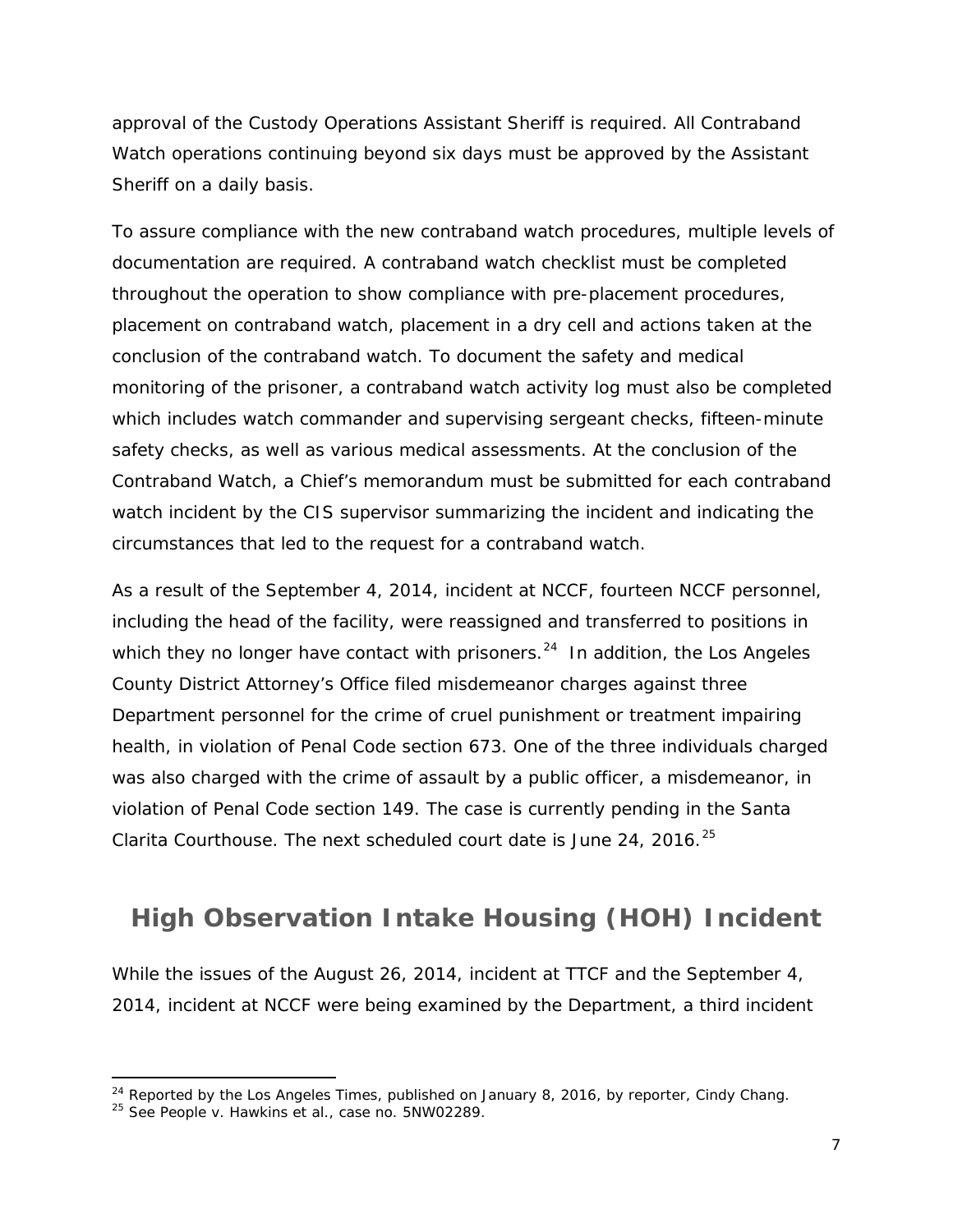occurred at the High Observation Intake Housing (HOH)<sup>[26](#page-8-0)</sup> at TTCF in which a prisoner subsequently died. Similar to the two prior incidents, the prisoner had been tethered by his handcuffs to a fixed object, his cell door, for a prolonged period of time.

On January 12, 2015, the prisoner went to court and upon his return to the Inmate Reception Center (IRC) began displaying bizarre behavior. At 11:00 p.m. that evening he was handcuffed to a bench and vitals were taken. At approximately 1:00 a.m. on January 13, 2015, the prisoner was seen by a psychiatrist, placed in line for a mental health evaluation, and cleared for high observation housing (HOH). At 9:37 a.m. the prisoner was brought into HOH in a safety chair<sup>[27](#page-8-1)</sup> wearing a spit mask. When he refused to remove his undergarment in exchange for a safety garment, the prisoner was placed in a cell, tethered with his left wrist handcuffed to a waist chain that traveled through the cell door's tray slot and secured to the door handle on the outside of the cell door. The prisoner was kept in this position for approximately 10 hours and 25 minutes. On multiple occasions, deputies failed to recognize that the prisoner was in medical distress. At 10:16 p.m. deputies made entry into his cell and found the prisoner unresponsive. Rescue efforts were made, but the prisoner was pronounced dead shortly thereafter. The autopsy revealed that the prisoner had ingested methamphetamine which had generated toxins in his system.

Two days after this incident, on January 15, 2015, the Department issued a new unit order regarding HOH prisoner intake procedures. The purpose of the order was to establish procedures for properly housing mental health prisoners in a cell at HOH and confiscating their clothes. Now, a prisoner who refuses to exchange his clothing for a safety garment must be placed in an individual Therapeutic Treatment Module (TTM). The floor sergeant must be notified to work with mental health and

<span id="page-8-0"></span><sup>&</sup>lt;sup>26</sup> Prisoners who do not need inpatient care to address a mental illness but who require an intensive level of observation are assigned to High Observation Housing (HOH) by Department of Mental Health personnel to maintain prisoner safety and security.<br><sup>27</sup> A safety chair is a security restraint device. It is intended to be used for short term security,

<span id="page-8-1"></span>temporary control and transportation of an inmate who has been identified as violent, self-destructive, or a high security risk. *See* Custody Division Manual Section 5-03/130.05: Safety Chair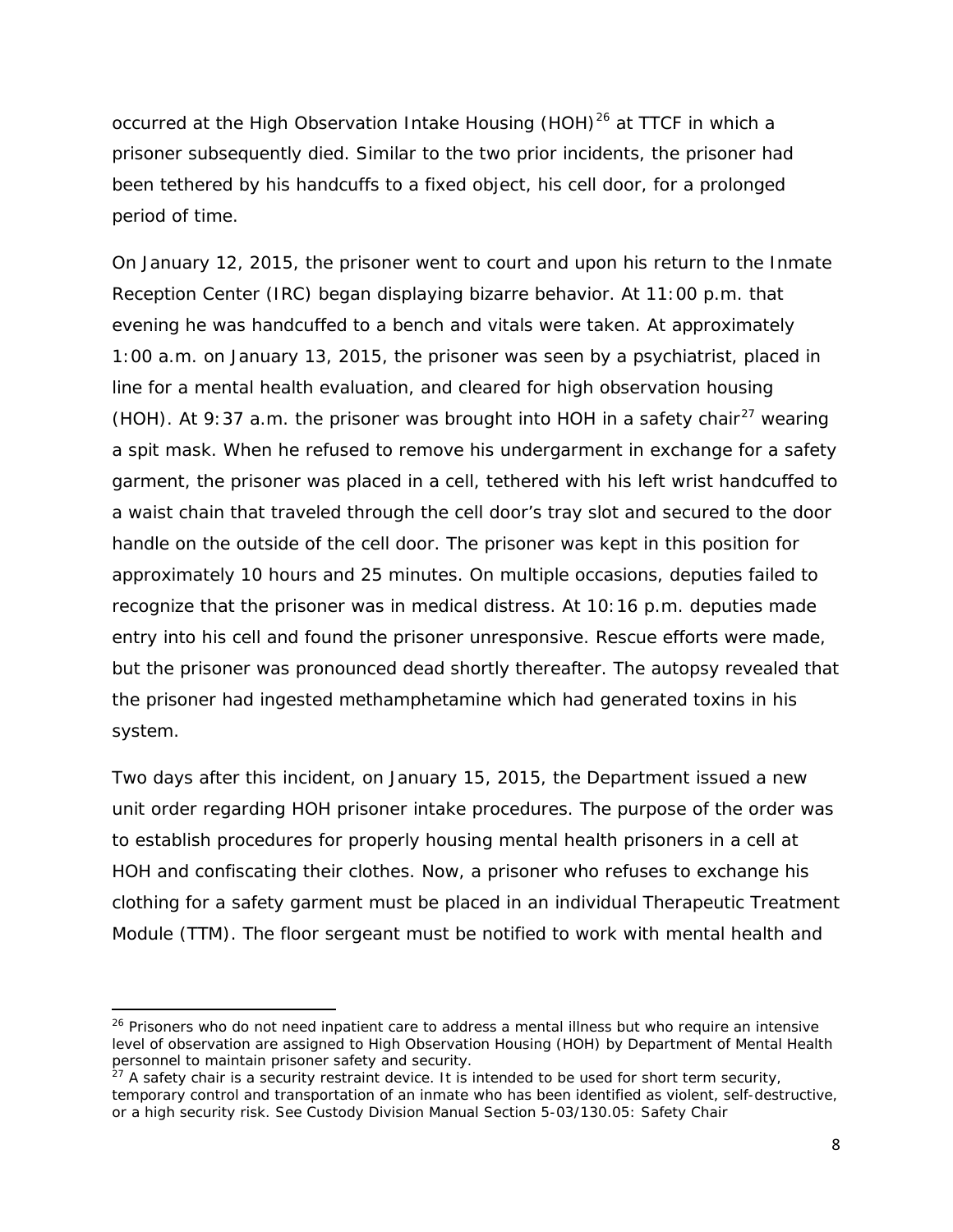medical staff to gain the prisoner's cooporation. Title 15 safety checks<sup>[28](#page-9-0)</sup> are initiated at fifteen-minute intervals in which the prisoner must be observed at all times and the observations documented on the HOH Prisoner Secured to a Fixed Object Observation Log. If within thirty minutes the prisoner is still noncompliant, the floor sergeant must notify the watch commander. If the situation is still not resolved within sixty minutes, the watch commander must respond and attempt to gain compliance or direct the sergeant to form a plan to remove the prisoner's clothing.

Once a prisoner is in a suicide prevention gown, the new unit order appears to allow for only momentary use of fixed restraints while placing the prisoner inside a cell. Specifically, when the prisoner is placed in the cell, his waist chain is released and placed through the opened tray slot. To maintain control of the prisoner after the door is closed, the waist chain is then secured to the exterior door handle. One hand is then removed from the cuff, leaving one hand secured until the waist chain is completely removed. The unit order clearly states "At no time will a prisoner be left secured to the exterior door handle. $129$  $129$ 

The January 13, 2015, incident revealed several untimely safety checks on the prisoner, as well as the denial of a meal during a scheduled food delivery.<sup>[30](#page-9-2)</sup> When the prisoner stopped moving at 7:30 p.m. no checks were conducted. At 7:45 p.m., during an apparent safety check, the deputy appeared not to look into the prisoner's cell or to recognize that the prisoner was in medical distress.<sup>[31](#page-9-3)</sup>

The LASD personnels' delay in recognizing the prisoner's medical distress triggered the Department to require that each facility conduct "man down" drills using mannequins. The drills were mandated by Custody in coordination with Medical

<span id="page-9-0"></span><sup>&</sup>lt;sup>28</sup> The California Code of Regulations (CCR) is the codification of the general and permanent rules and regulations mandated by California state agencies. The CCR consists of 28 titles and contains the regulations of approximately 200 regulatory agencies. Title 15 of the CCR regulates the California Department of Corrections and Rehabilitations. Within Title 15, 'safety checks' are defined as "direct, visual observation performed at random intervals within timeframes prescribed …to provide for the health and welfare of inmates." 1006 CCR 15: Definitions.

<span id="page-9-1"></span><sup>&</sup>lt;sup>29</sup> Custody Division Twin Towers Correctional Facility, High Observation Housing Prisoner Intake Procedure, Unit Order 5-08-340, effective January 15, 2015.

<span id="page-9-2"></span><sup>&</sup>lt;sup>30</sup> OIG's review of the video footage showed that at 4:02pm meals where distributed although no meal was provided to this prisoner.

<span id="page-9-3"></span><sup>&</sup>lt;sup>31</sup> Times and observations are based on the OIG's viewing of the video footage.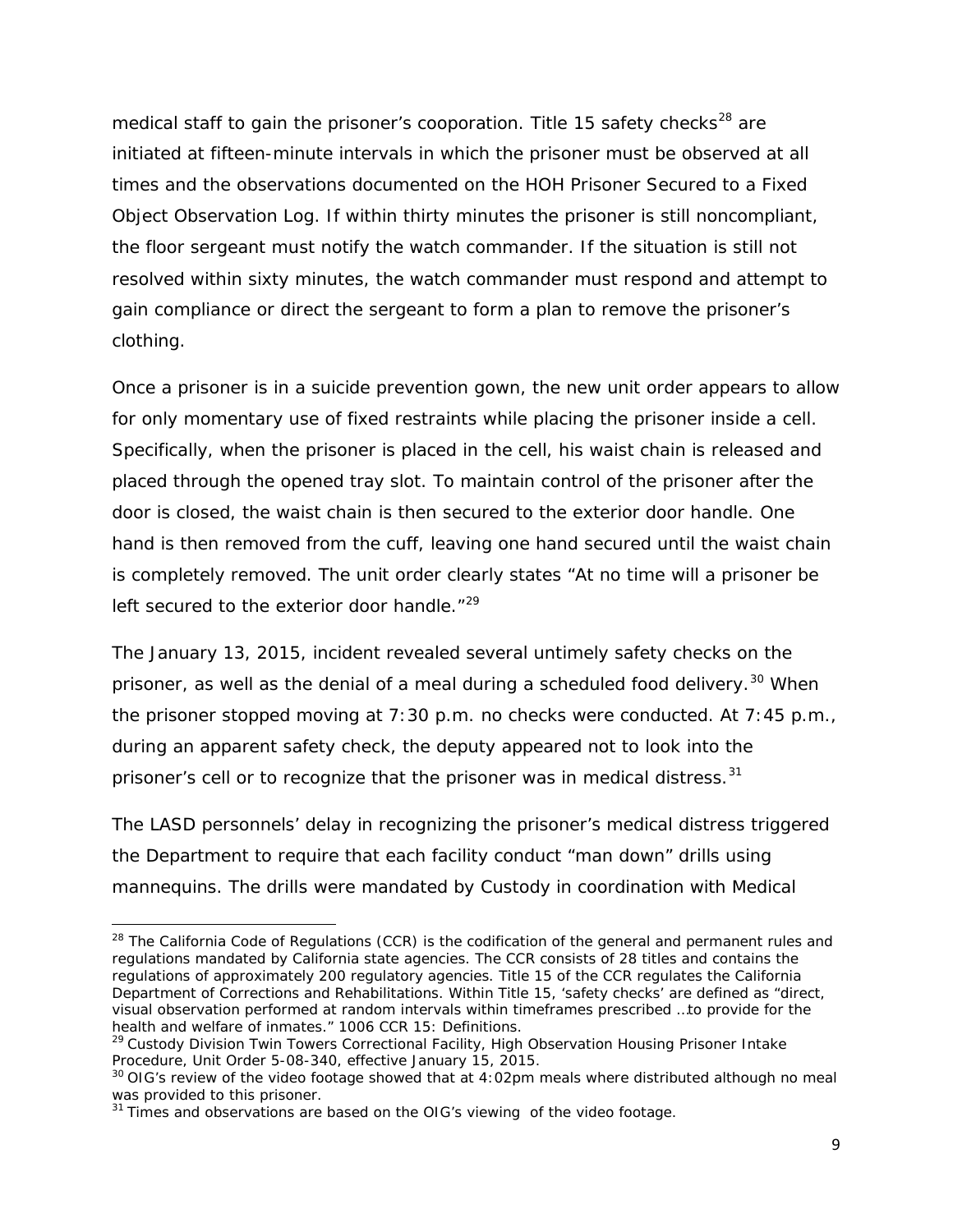Services Bureau line staff, and emphasized scenarios involving prisoners in medical distress. This incident also resulted in an Internal Affairs Bureau (IAB) investigation. The IAB investigation has since been completed and both line staff and supervisors were disciplined.<sup>[32](#page-10-0)</sup>

### **Inmate Reception Center (IRC) Incident**

The most recent incident, which caused the Department to relieve thirteen personnel of duty and four to be temporarily reassigned to other units pending investigation, occurred at the Inmate Reception Center (IRC) on June 19, 2015. The prisoner, who was booked on an arson charge, was restrained after he "ripped his T-shirt into shreds, told a jail deputy he was going to hurt himself and then head-butted her, giving her a concussion.<sup>"[33](#page-10-1)</sup> According to Chief Eric Parra who is in charge of the general population of the Custody Service Division, the prisoner was then placed in a chair with his hands cuffed behind his back and his ankles bound together.<sup>[34](#page-10-2)</sup> Approximately three hours later, the prisoner's ankles were untied, but he remained on the chair in waist chains attached to a bench with his hands cuffed to the chains. The restraints were loose enough that the prisoner could lie on the bench, according to Chief Parra.<sup>[35](#page-10-3)</sup> However, the prisoner remained restrained for approximately thirty two hours and received no meals, only one cup of water and no access to a restroom. Chief Parra added that without access to a toilet, the prisoner may have relieved himself on the floor of the cell.<sup>[36](#page-10-4)</sup>

As part of the corrective action plan, on July 9, 2015, (the same day Sherriff McDonnell learned of the incident), an email was sent out by the IRC Operations Lieutenant containing the Custody Division Manual (CDM) policies on handcuffing prisoners and use of isolation cells. The policies were required to be briefed. In addition, changes requiring watch commanders to personally check on prisoners in

<span id="page-10-0"></span> $32$  State law prevents the public disclosure of discipline decisions

<span id="page-10-1"></span><sup>&</sup>lt;sup>33</sup> Reported by the Los Angeles Times, published on July 13, 2015, by reporter Cindy Chang.

<span id="page-10-2"></span><sup>&</sup>lt;sup>34</sup> Chief Eric Parra's statement made to the Los Angeles Times, published on July 13, 2015, reporter Cindy Chang.

<sup>35</sup> *Id.*

<span id="page-10-4"></span><span id="page-10-3"></span><sup>36</sup> *Id.*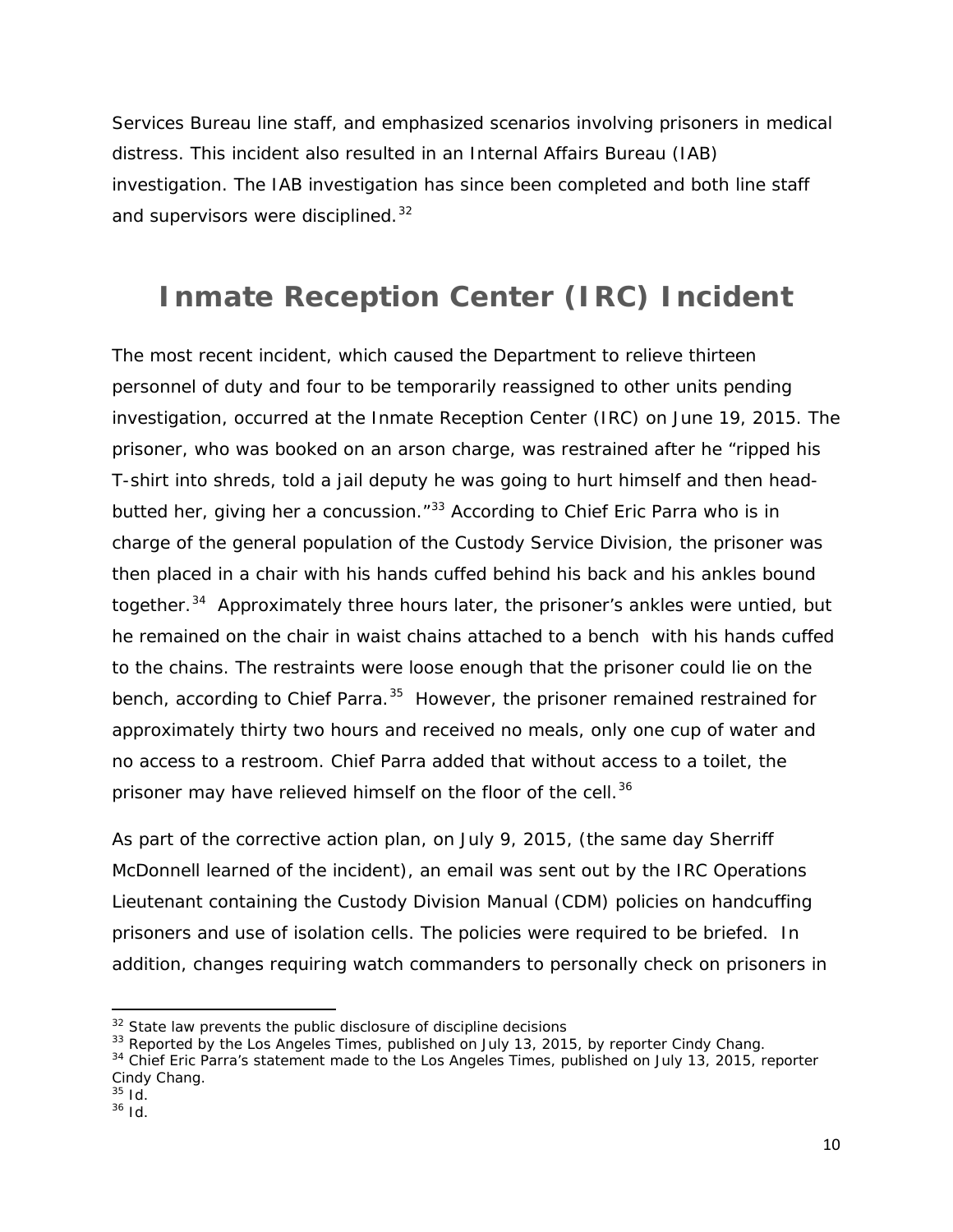isolation cells prior to approving any extensions to their detention were made and ordered effective immediately.

On July 15, 2015, additional revisions to the IRC unit order went into effect requiring a sergeant to conduct hourly checks on recalcitrant prisoners who are restrained inside a temporary isolation cell. During the hourly check, the sergeant must also evaluate whether the continued use of handcuffs or waist chains is necessary. In addition, multiple new IRC unit orders were created that went into effect on July 15, 2015, and July 19, 2015. These orders included new procedures on changing prisoners into suicide gowns and the creation of Medical Housing Expedite Deputies.

Relative to the issue of restraints, a new IRC unit order took effect at the same time establishing the proper use of the medical transportation chairs. The order makes clear that a transportation chair can only be used for transporting prisoners within a custodial facility and never as a safety chair as was done in this incident. The order goes on to read:

At no time should an inmate be handcuffed, strapped to, hobbled or otherwise secured to a medical transport chair or tethered with a restraint device (i.e. waist chains, handcuffs, hobble, etc.) to a fixed object while in a Medical Transport Chair.<sup>[37](#page-11-0)</sup>

The order states that when using the medical transportation chair, Custody Service Division personnel shall only handcuff a prisoner if it is reasonably necessary and in compliance with the Department Manual of Policy and Procedures sections regarding handcuffing.[38](#page-11-1)

This incident was presented to both the Los Angeles County District Attorney's Office as well as the Los Angeles City Attorney's Office for review. Both prosecutorial agencies declined to file criminal charges.<sup>[39](#page-11-2)</sup>

<span id="page-11-0"></span><sup>37</sup> IRC Unit Order: 5-28/000.00

<sup>38</sup> *Id.*

<span id="page-11-2"></span><span id="page-11-1"></span><sup>&</sup>lt;sup>39</sup> Reported to the OIG by the Department on April 28, 2016.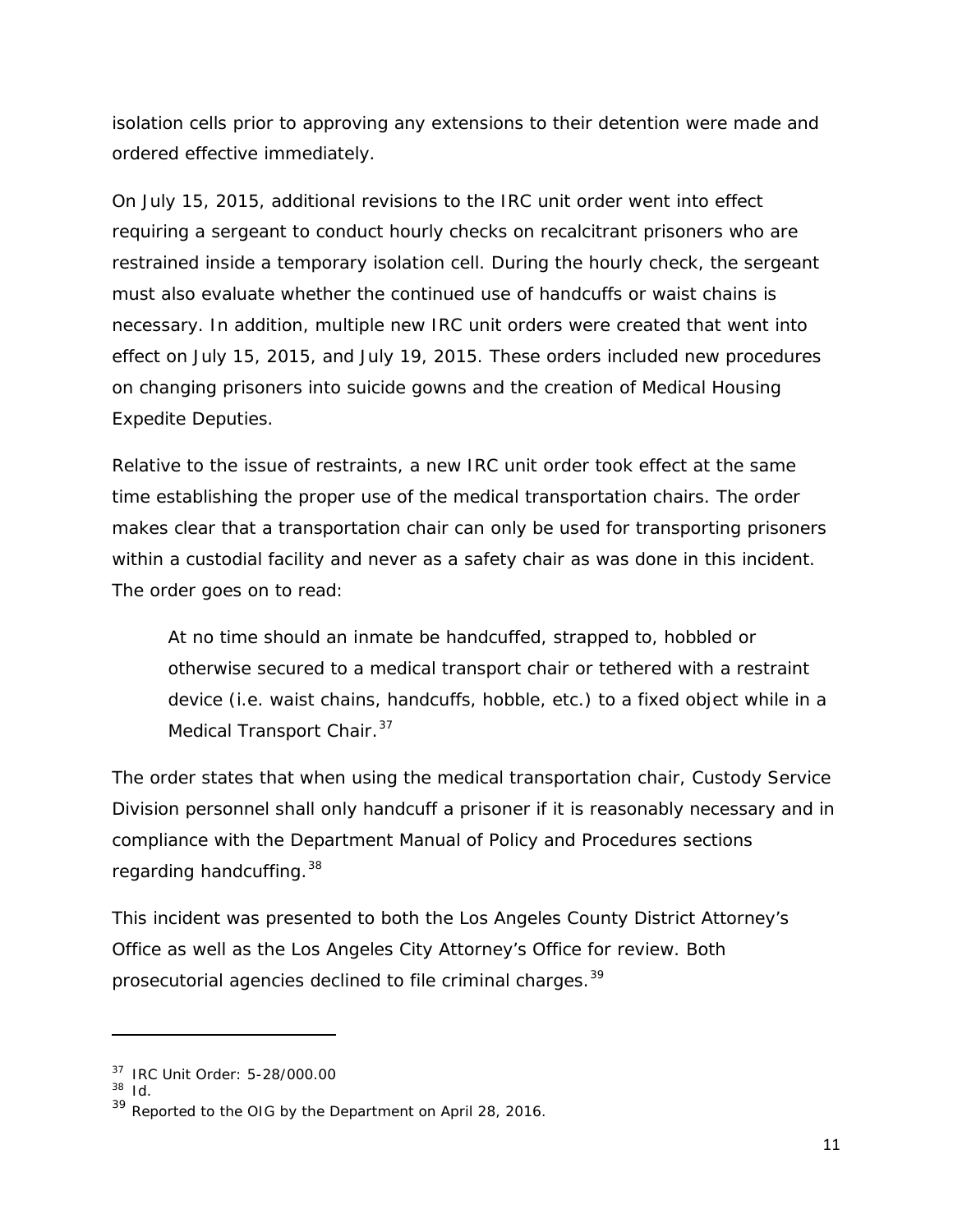## **Policy Analysis**

The need for a correctional facility to maintain safety and order is undeniable. However, search procedures and prisoner restraints must strike a reasonable balance between a prisoner's safety and the needs of the institution. Clearly, a correctional officer may intrude on a prisoner's rights more than is allowed in other non-custodial circumstances. However, an intrusion must be done in a manner that respects human dignity, is not intended to punish or humiliate a prisoner, and does not create a substantial risk of physical or mental harm.

The four incidents discussed in this report demonstrate that a prisoner may need to be restrained for a variety of different reasons: the August 26, 2014, incident at TTCF stemmed from the prisoner's refusal to adhere to a random strip search; the September 4, 2014, incident at NCCF resulted from a prisoner being detained after suspicion of concealing contraband in his rectum; the January 12, 2015, incident was initiated after the prisoner displayed signs of a mental illness and refused to remove his undergarment in exchange for a safety gown at HOH; and on June 19, 2015, the prisoner assaulted a deputy at IRC which led to the prisoner's isolation and extensive restraints.<sup>[40](#page-12-0)</sup>

Each incident occurred in a separate jail facility within Los Angeles County and within various areas of each facility under different and challenging circumstances. In each incident supervisory personnel were involved in decisions that resulted in health risks to prisoners. These circumstances suggest a pattern of behavior within the Los Angeles County jails that likely cannot be attributed to individual malfeasance alone. The improved policies the LASD has already put in place appear to be an excellent start to a systemic solution.

However, the Department's efforts to remedy each of these incidents have been a series of corrective action plans and policies aimed at each specific incident. Within months of each other, four separate incidents all sharing a common link occurred –

<span id="page-12-0"></span><sup>&</sup>lt;sup>40</sup> The prisoner was convicted of this assault in felony case no. BA437748 on February 17, 2016.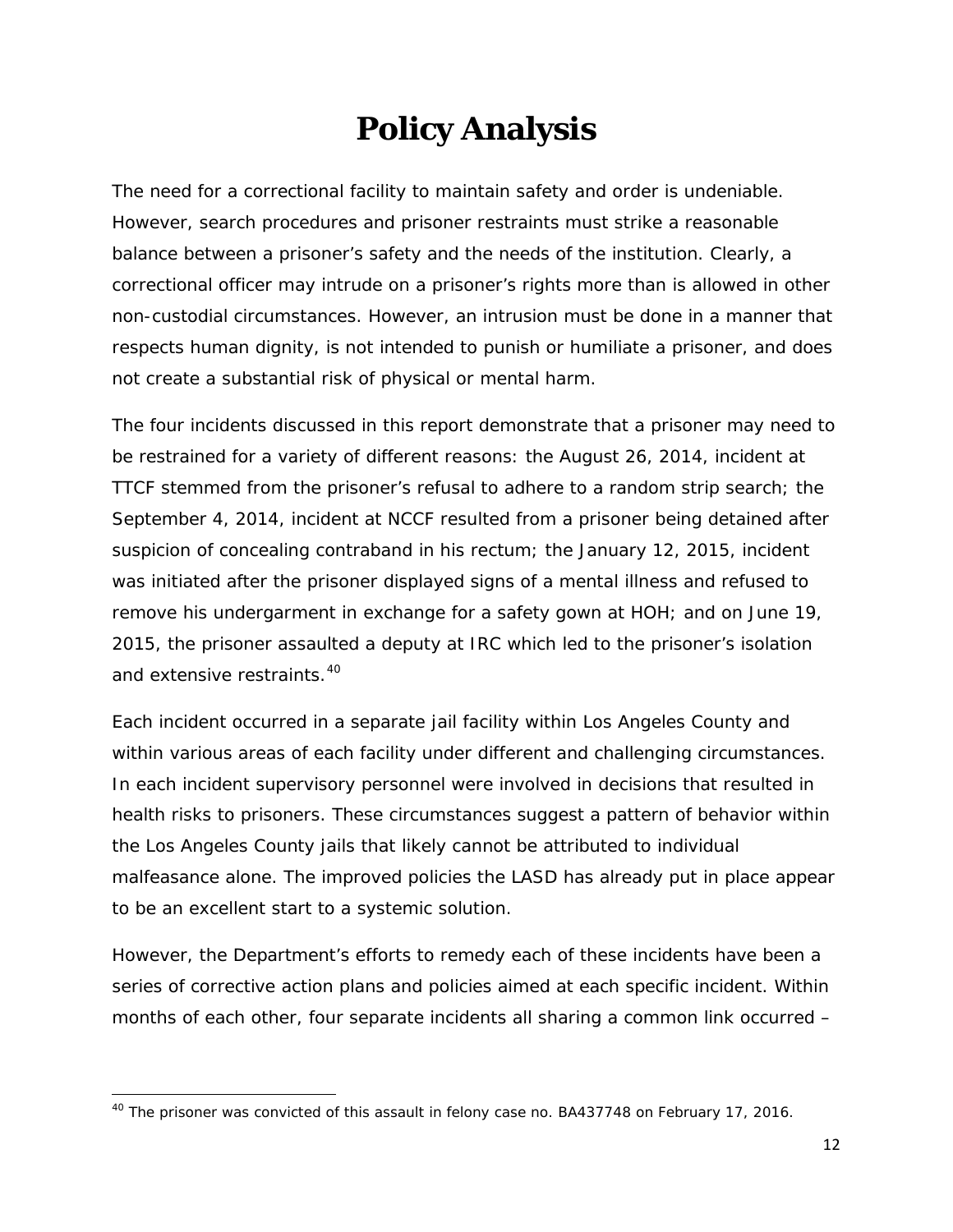the prisoner was left tethered to a fixed object for an extensive period of time without proper care and supervision.

This common link, although acknowledged within each incident, was never addressed by a general fixed restraints policy. While each of the corrective action plans put in place is excellent, without implementation of a general fixed restraint policy, the Department would not be able to address the most serious problem: the possibility that the same damaging conduct will occur under slightly different circumstances that cause it to fall outside one of the corrective action plans. The Inspector General believes that an effective policy on fixed restraints must apply regardless of the reason for the use of fixed restraints, must have effective centralized notification under circumstances likely to result in abuse, and must include increased monitoring of the prisoner to limit the increased risk to health.

When a prisoner is "tethered," an already attached restraint device (i.e. handcuffs, waist chains, hobble etc.) is secured to a fixed object, significantly limiting the prisoner's range of motion. When kept in this restricted position of confinement for an extended period of time without proper care, the potential risk of harm is greatly heightened.

The elimination of all fixed restraint practices would ignore the reality of a correctional facility's need to occasionally utilize these restraints to maintain safety and order. Recognizing this need, the Department has spent the last several months working closely with the OIG,  $Rosas<sup>41</sup>$  $Rosas<sup>41</sup>$  $Rosas<sup>41</sup>$  monitors<sup>[42](#page-13-1)</sup> and the Department of Justice (DOJ), to implement new Department-wide policies regarding the fixed restraint of prisoners.

<span id="page-13-0"></span><sup>41</sup> *Rosas, et. al. v. Baca* Case No. CV 12-00428 DDP: federal class action law suit that alleged that Los Angeles County Sherriff Lee Baca and his staff allowed for a pattern of abuse against prisoners to occur in the jails. An agreement was approved in April 2015, that the Sheriff's Department reform Department policies and practices on use of force. One of the key mandates in the agreement includes the implementation of policies to prevent abuse of prisoners.

<span id="page-13-1"></span><sup>42</sup> Court monitors appointed by United States District Judge Dean Pregerson in the matter of *Rosas, et. al. v. Baca* to assure compliance by the Los Angeles County Sheriff's Department with the settlement agreement approved in April 2015.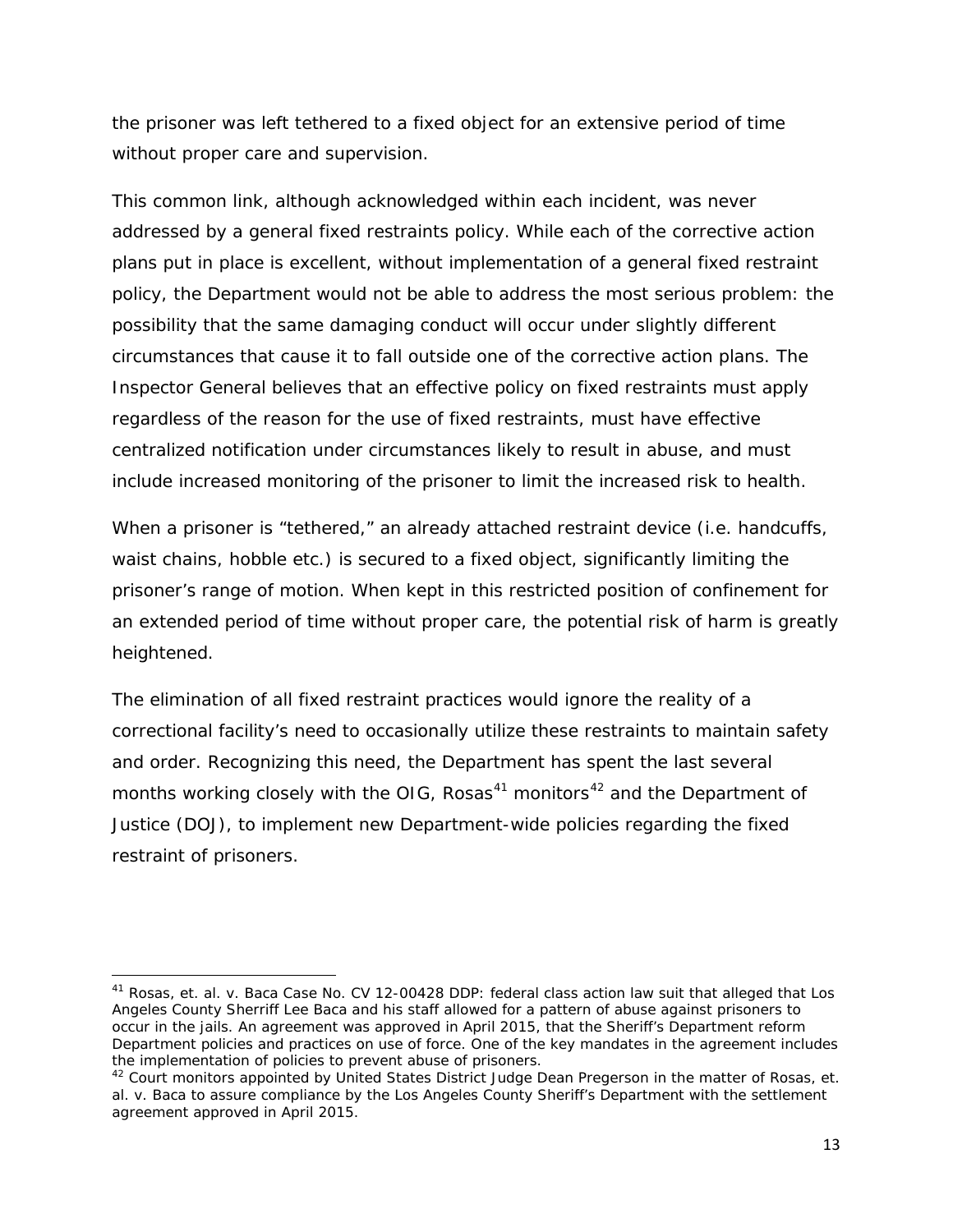## **Proposed Fixed Restraint Policies**

The proposed fixed restraint polices have been divided into four sections to account for the unique circumstances under which a prisoner may need to be tethered throughout the Los Angeles County jails.

### **CDM 7-01/000.00: General Principles of Security Restraints and Handcuffing Inmates**

Section 7-01/000.00 of the Custody Division Manual (CDM) addresses the general principles of security restraints and handcuffing inmates. Along with other general principles, the policy reinforces that restraints should never be used to punish prisoners, and must only be used on a prisoner when there is a potential threat of physical harm, destruction of property, escape, or to escort or transport a prisoner. Adopting language from the *Rosas* agreement, the policy also states that prisoners should not be restrained to fixed objects unless the object is designed or is commonly used for that purpose, and only used for the shortest period of time necessary.<sup>43</sup> Furthermore, the policy recognizes that the longer restraints are applied, the greater the risk of medical distress to a prisoner. Therefore, the policy requires Department personnel to immediately summons medical assistance whenever a prisoner appears to be experiencing medical distress or complains of difficulty breathing.

### **CDM 7-01/000.15: Security Restraints in Mental Health Housing**

Separated from the general population, prisoners who suffer from mental illness are commonly housed in High Observation Housing (HOH)<sup>[44](#page-14-1)</sup> or Moderate Observation

<span id="page-14-0"></span><sup>43</sup> *Rosas* Agreement: Use of Restraints: Section 17.1(8) prisoners should not be restrained to fixed objects unless the object is designed for that purpose, and only for the shortest period of time. <sup>44</sup> Prisoners who do not need inpatient care to address a mental illness but who require an intensive level of observation are assigned to High Observation Housing (HOH) by Department of Mental Health

<span id="page-14-1"></span>personnel to maintain prisoner safety and security.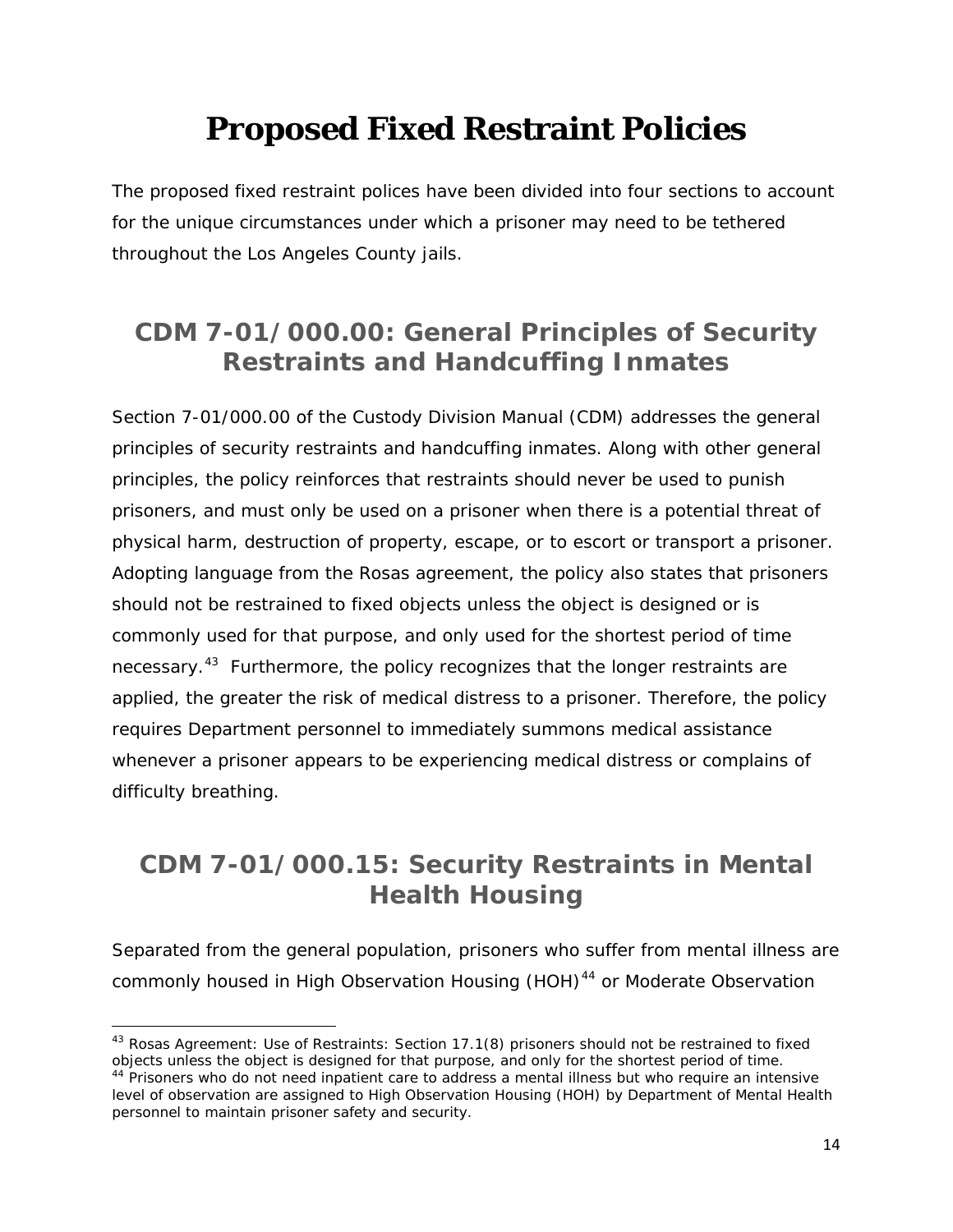Housing (MOH).[45](#page-15-0) Addressing the unique circumstances surrounding this population, CDM 7-01/000.15 makes clear that security restraints in HOH and MOH cannot be used as an alternative to mental health treatment. Rather, utilizing the least restrictive option, for the least amount of time, security restraints must only be used when necessary to ensure safety.

### **CDM 7-01/000.05: Fixed Restraints And Handcuffing Inmates**

CDM 7-01/000.05 is the Department's general fixed restraint policy enforced throughout the county in every facility.<sup>[46](#page-15-1)</sup>

The policy defines fixed restraints as:

 $\overline{\phantom{a}}$ 

The application of any handcuffs, shackles or transportation chain, permanently or temporarily, affixed to an immovable object (e.g. tables, chairs, benches, stools, rails, ring or bolt, etc.) which are designed to limit the movement of an inmate within a custodial environment.

The policy requires that prisoners in fixed restraints be placed in a location where they are in direct and unobstructed visual observation of custody personnel. If unobstructed visual observation is not feasible, then the prisoner is considered to be separated or isolated from the general population and therefore must be monitored by the additional requirements proposed in CDM 7-03/000.10, security restraints and separation/isolation of inmates, explained below.

When possible, the application of fixed restraints is required to occur in areas where a fixed video surveillance (CCTV) is available for purposes of documentation. When

<span id="page-15-1"></span><span id="page-15-0"></span> $45$  Prisoners who have a broad range of mental health diagnoses and functioning and whose health needs can be cared for in less intensive and more open setting than the high observation areas are assigned to Moderate Observation Housing (MOH) by Department of Mental Health (DMH) personnel. <sup>46</sup> Exceptions to the notification/approval process outlined in this policy may be made when fixed restraints are utilized during routine procedures such as IRC clinic and inmate visiting, or when used in HOH, MOH or for inmates awaiting housing in the Correctional Treatment Center (CTC).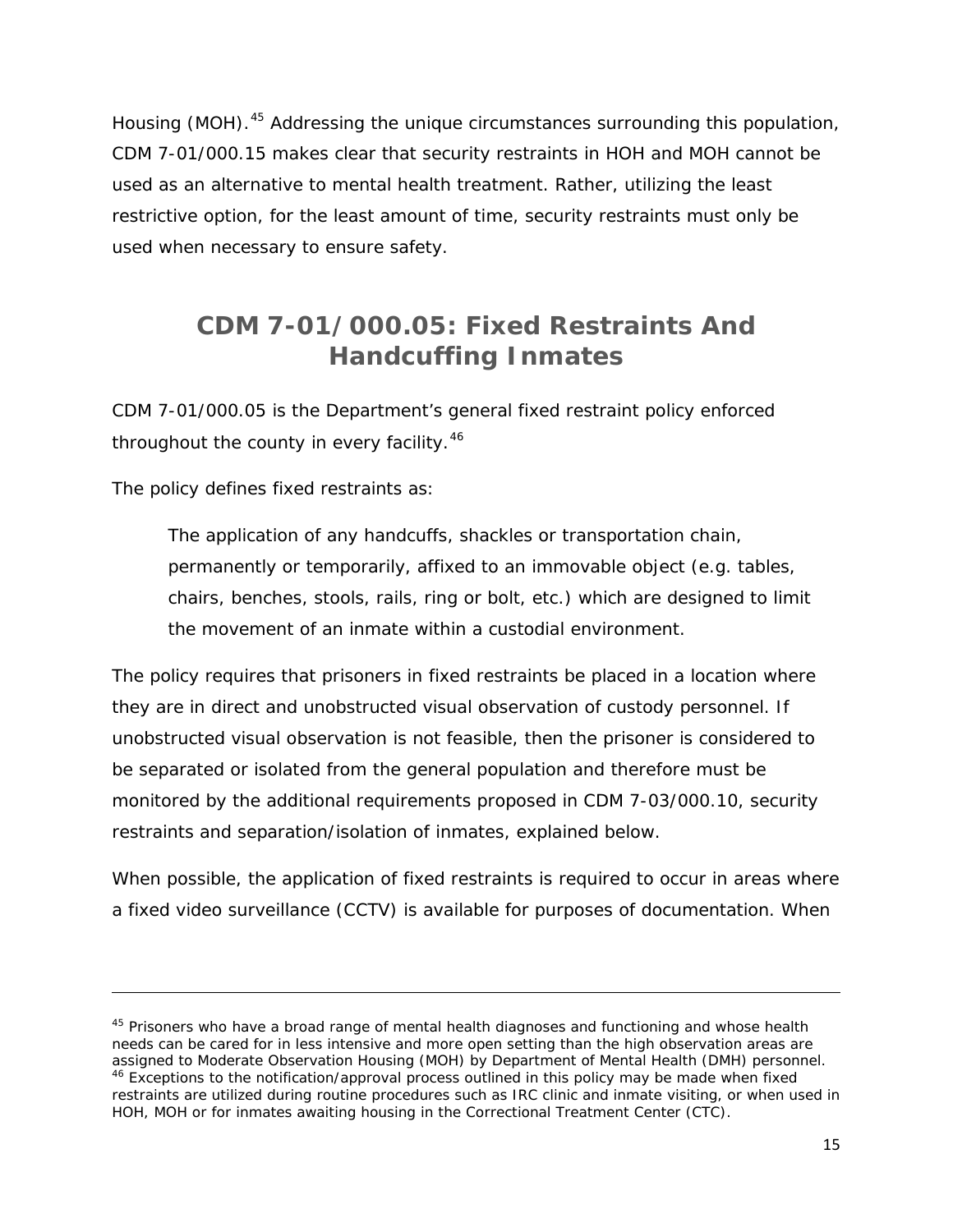a CCTV is unavailable, a video camera must then be used to document the fixed restraint protocols once a prisoner is restrained in excess of three hours.

Once a prisoner is placed in fixed restraints, a supervising sergeant for that location must promptly be notified. The sergeant must be provided with the location and reason why the prisoner was placed in fixed restraints. The sergeant is responsible for evaluating the application of the fixed restraints and approving its continued use, if reasonable. At least once every hour, the sergeant must conduct a prisoner safety check of all prisoners in fixed restraints in areas under his/her supervision and reassess whether or not a prisoner needs to remain in fixed restraints. During the check, the sergeant must also ensure each prisoner is provided access to toilet facilities, drinking water and regularly scheduled meals.

At least once every two hours, the sergeant must ensure that a medical evaluation is conducted by medical personnel. Any refusals by the prisoner for a medical evaluation must be made directly to medical personnel and documented.

If after four hours the prisoner is still restrained, the watch commander must be notified and must respond to the location where the prisoner is restrained to evaluate the application of the fixed restraint and approve their continued use. If continued use is approved, the watch commander must then conduct prisoner safety checks, similar to the sergeant, at least once every four hours.

If a prisoner remains in fixed restraints in excess of six hours, the facility's Captain<sup>[47](#page-16-0)</sup> must be notified and consulted to approve any continued use. After eight hours, notification and consultation is required with the facility's division commander.<sup>48</sup> All notification and consultation must be documented in the Watch Commander's Log.

<span id="page-16-1"></span><span id="page-16-0"></span><sup>&</sup>lt;sup>47</sup> The facility's Captain is also referred to as the facility's unit commander.<br><sup>48</sup> The facility's Division Commander is also referred to as the facility's commander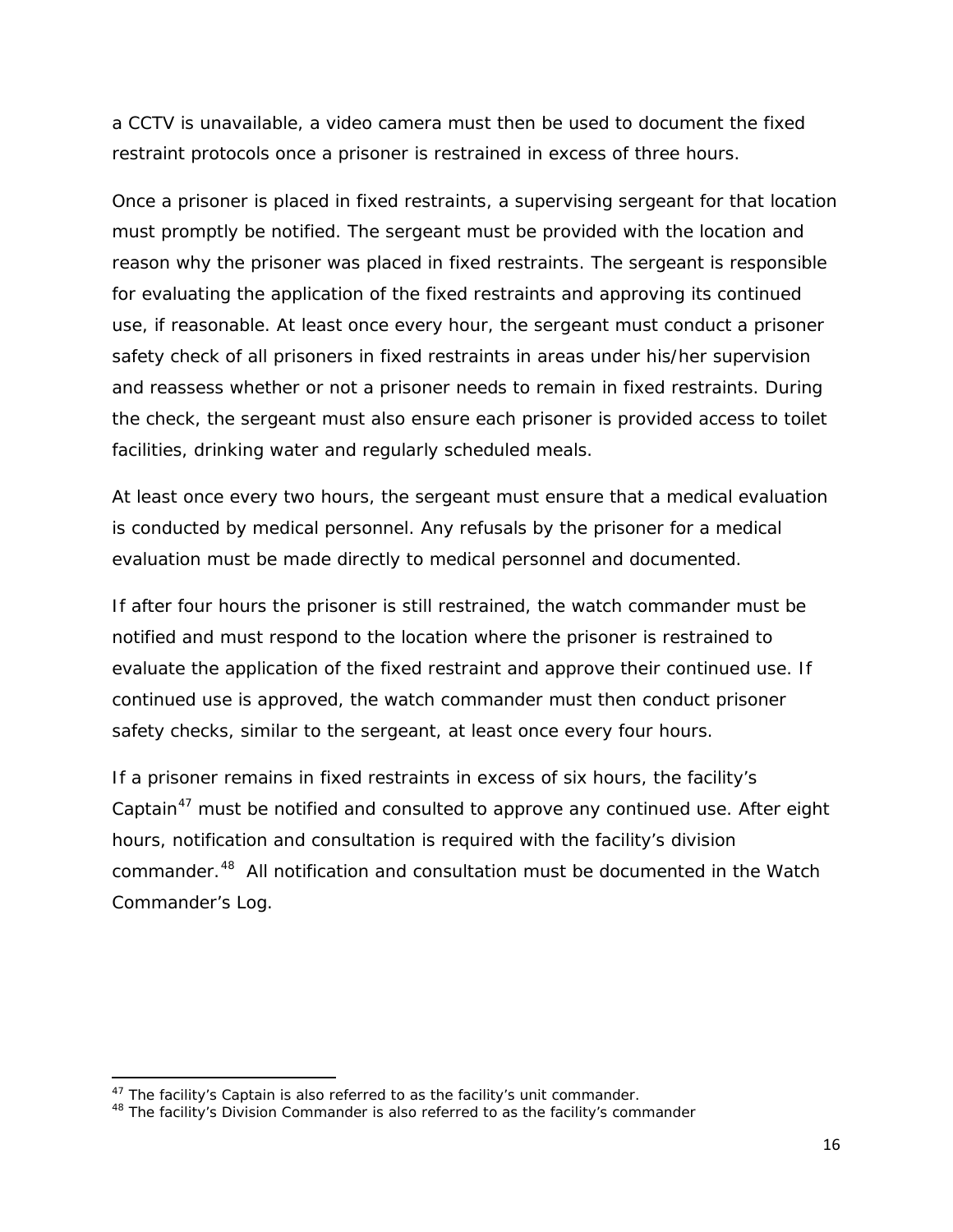#### **CDM 7-03/000.10: Security Restraints And Separation/Isolation Of Inmates**

If a prisoner is temporarily separated/isolated or cannot be placed in the unobstructed visual observation of custody personnel, while in fixed restraints, the procedures listed in CDM 7-03/000.10, Security Restraints and Separation/Isolation of Inmates**,** must be followed *in addition* to the requirements outlined in the general fixed restraint policy, CDM 7-01/000.05, Fixed Restraints and Handcuffing Inmates.

In addition to the hourly checks required by the sergeant under the general fixed restraint policy, CDM 7-03/000.10 requires the handling sergeant to also direct custody personnel to conduct and document inmate safety checks on the restrained prisoner every fifteen minutes. The custody personnel conducting the inmate safety checks every fifteen minutes must look at the prisoner to determine if he/she is in any type of physical distress (e.g., not breathing, skin discoloration, abrasions or bleeding around any area where the restraints were applied, or any other symptom which require medical assistance). Medical personnel must be summoned immediately if the prisoner displays any signs of medical distress.

Under this policy, notification to the watch commander by the sergeant must be made before the four hour mark required under the general fixed restraint policy. Once the sergeant has completed his/her initial assessment of the restrained prisoner, the sergeant must place the watch commander on notice of the incident. If after one hour of notifying the watch commander the sergeant determines the prisoner should remain restrained, the sergeant must consult with the watch commander. The watch commander must then personally evaluate the behavior of the prisoner and determine the next course of action.

If the watch commander determines that the restraints should not be removed, the watch commander must ensure the following inmate safety checks are completed: fifteen-minute checks by custody personnel; hourly checks by the supervising sergeant; and safety checks every four hours by the watch commander. During all safety checks, Department personnel must ensure the prisoner is given the opportunity to use toilet facilities and consume scheduled meals and water.